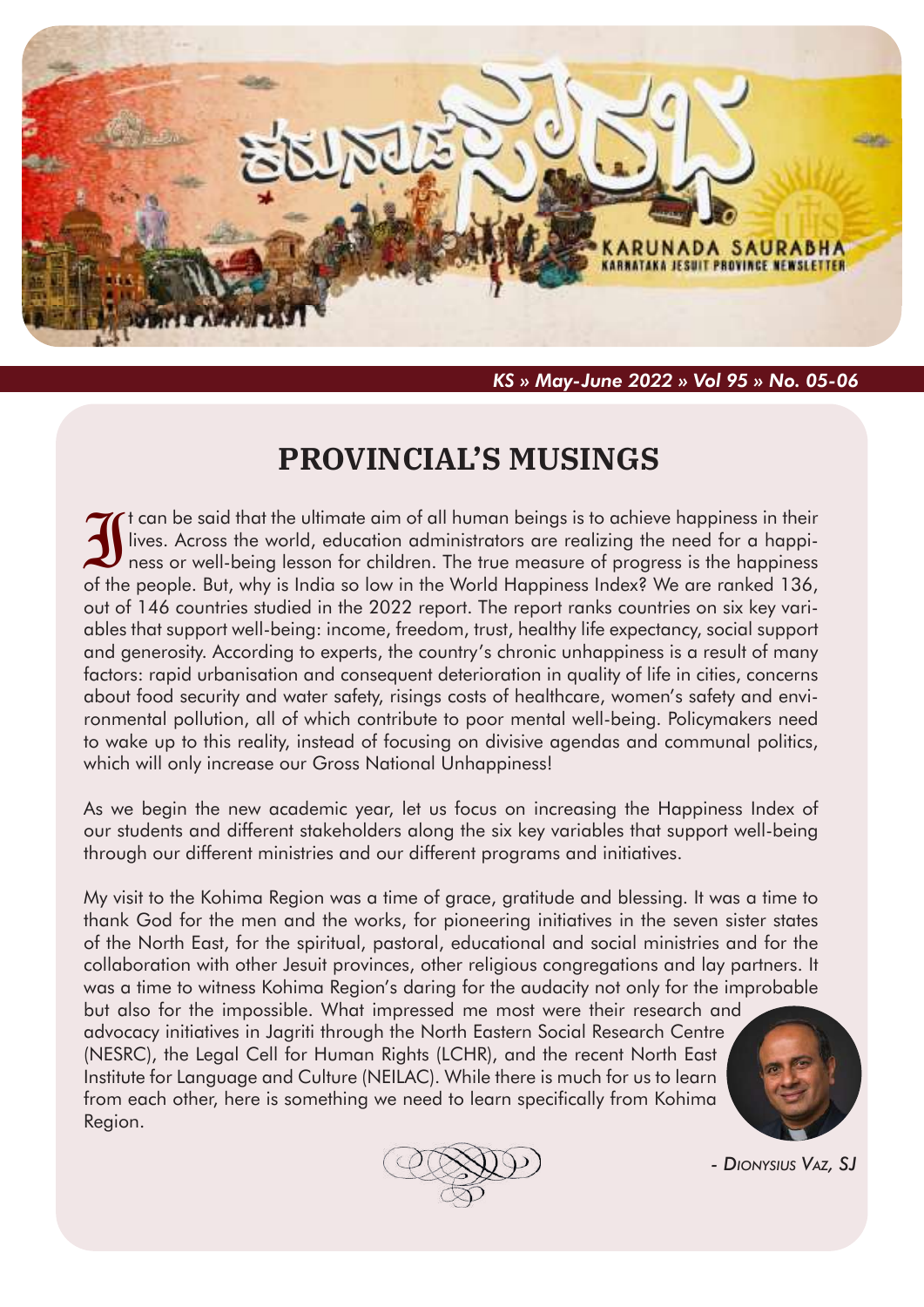# **APPOINTED BY FR GENERAL**

Fr Anil Pereira, (BOM): Provincial of Bombay Province

# **APPROVED BY FR GENERAL**

**Fr Jason E Furtado:** Revisor of Bombay Province

## **APPOINTED BY FR POSA**

Fr Vincent Crasta: Vice Superior, Sadhana Institute, Lonavla Fr Arun Kumar: Director of the Center for Ignatian Spirituality and Research, De Nobili College, Pune. (Additional responsibility) Fr Ryan Rodriques: Trial Teaching at Jnana Deepa, Pune

# **APPOINTED BY FR PROVINCIAL**

Fr Anil D'Mello\*: Superior of Fatima Retreat House, Mangaluru Fr Daniel Fernandes\*: Superior of Jesuit Community, Hassan Fr Francis Menezes\*: Superior of Bijapur Mission Fr Joseph D'Souza\*: Superior of Inigo Sadan, Bengaluru Fr Maxim Misquith\*: Superior of Loyola Sadan, Kalaburagi Fr Melvin Lobo\*: Superior of Mundgod Mission

Fr Anthony Dass: Coordinator, Swami Rajendra Nilaya, Pandithahalli Fr Cyril Castelino: Principal, St Joseph's English Medium School, Hassan Fr Gilbert Saldanha: Correspondent, Loyola Primary School, Mundgod Fr Joseph Rodrigues: Staff, Fatima Retreat House, Mangaluru

Fr Jeevan James: MA in Development at Azim Premji University, (Jnana Jyothi, Anekal) Fr Pradeep R S: Bachelor in Visual Arts at Chitrakala Parishath (Jesuit Nivas, Bengaluru) Fr Vincent Jaison: MA in Development at Azim Premji University, (Jnana Jyothi, Anekal)

Fr Felix Anand\*\*: Tertianship at De Nobili College, Pune Fr Santhosh Walder\*\*: Tertianship at De Nobili College, Pune

### **Lay Director of Works**

Mrs Jositta I Noronha: Headmistress, St Aloysius Higher Primary School, Mangaluru

\* *Approved by Fr General* \*\* *The Tertianship is shifted from Kandy, Sri Lanka to De Nobili College, Pune* 

### **FIRST VOWS**

The following seven second year Novices are approved for the First Vows: Amith Antony, Darwin D'Souza, Denver A Pushpam, Frewin George D'Souza, Little Merinth Aamose A, Noel Prabhu A B and R John Samuel Robert

# **CANDIDATES TO THE NOVITIATE**

The following 8 pre-novices will be joining Mount St Joseph.

Anthony Jackson *(St Joseph's Cathedral, Chikmagalur Diocese)*, Anthony Ranjith K C *(Sacred Heart Church, Siluvepura, Bangalore Archdiocese)*, Avin Fernandes *(Sacred Heart Church, Madanthyar, Mangalore Diocese)*, Jayanth Christy M *(Holy Rosary Church, Harobele, Bangalore Archdiocese)*, Lestern Prajwal D'Souza *(Holy Cross Church, Kulshekar, Mangalore Diocese)*,

Pruthvik Pavan (*Our Lady of Mt Carmel, Mariapura, Bangalore Archdiocese)*, Reuben Melwin Vijay D'Souza *(St Peter Church, Barkur, Udupi Diocese)* and Sandeep Raj H K *(St Anthony's Church, Hassan, Chikmagalur Diocese)*

### **DIACONATE MINISTRY**

Dn Anthony Derrick: *Our Lady of Lourdes Church, Halasuru - Arrupe Nivas, Bengaluru;* Dn Ashwin Cordeiro: *St. Peter's Church, Pannur Manvi;* Dn Ashwin Rebello: *St. Lawrence Basilica, Attur - SAC, Mangaluru;* Dn George Pinto: *Our Lady of Health Church, Shirva - SAC, Mangaluru;* Dn Jaison Pais: *St. Francis Xavier Church, Bejai - FRH, Mangaluru;* Dn John Rayan Pereira: *St. Francis Xavier Church, Kable - FRH, Mangaluru;* Dn Shanthraj A: *Sacred Heart Cathedral, Shimoga - SAC, Harihar*

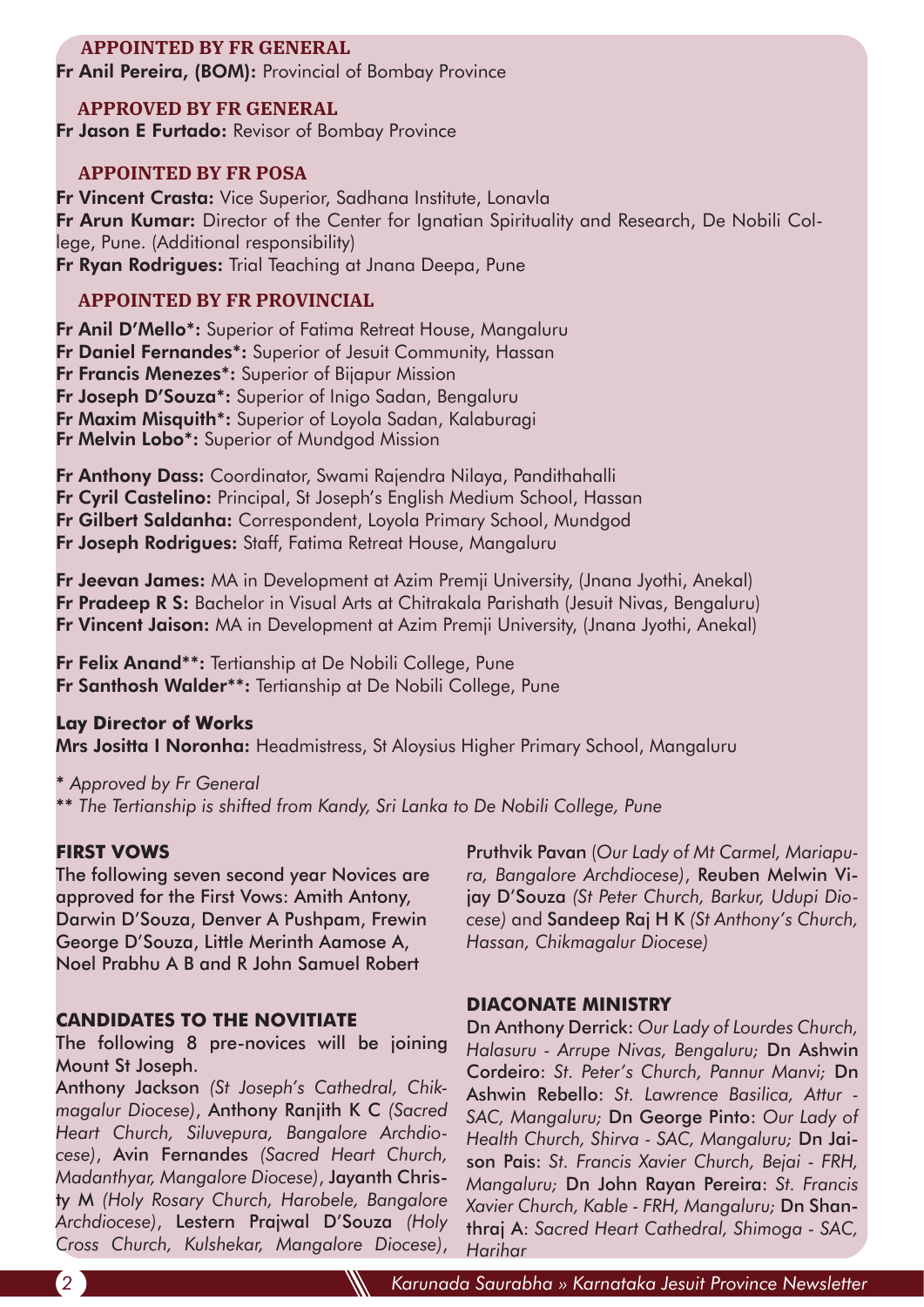# **PROVINCIAL'S PROGRAMME**

# June 2022

29 May-09 June: Visiting Kohima Region 11: Graduation Day: SAC (Mangaluru) 12: Sahodaya (Anekal)

- 14-16: Visiting would-be novices homes
- 17: Meeting of Jesuits in Social Action

18: Religious Leadership: UFS (Mysuru)

19-20: Program for Deacons: Xavier Sadan (Mysuru)

21: First Vows: MSJ (Bengaluru)

22-24: Religious Leadership: Prerana (Bengaluru)

25: Meeting of CCMs: Prerana (Bengaluru)

26: Province Consult: LM (Bengaluru)

29: Jubilee of Fr Maxim Rasquinha: Pannur (Manvi)

# July 2022

01-02: Mundgod Mission Consultation 07-09: KRCR Annual Assembly: Whitefield (Bengaluru) 17: Meeting of the Formation Commission 18-19: Program for Superiors: MSJ/DA (Benga-

luru) 20: Extended Province Consult on Poverty: MSJ/ DA (B'luru)

21: Province Consult: LM (Bengaluru)

22: Program for Superiors of the Holy Spirit **Congregation** 

22: Meeting of Research Scholars regarding

Cultural and Research Centre

23: GBM: ISIB (Bengaluru)

31: Conclusion of the Ignatian Year

# **CONGRATULATIONS**

Hearty Congratulations to Fr Lawrence Fernandes on the confirmation of your reappointment as Principal of Sacred Heart College, Satya Nilayam by the Congregation of Catholic Education, Rome.

Hearty Congratulations to Fr Alphonse Pius Fernandes on successfully defending his doctoral thesis on "Civil Society and Religion: Contribution of Christianity to Civil Society through Education- a Sociological Study in Dakshina Kannada" and thus obtaining a doctorate in Sociology from the University of Mangalore.

# **ANNOUNCEMENTS**

**June 21:** First Vows at MSJ, Bengaluru. Holy Eucharist at 6 PM **June 25:** Meeting of CCMs: Prerana (Bengaluru) **July 18-19:** Program for Local Superiors: MSJ/DA (Bengaluru) **July 20:** Extended Province Consult on Poverty: MSJ/DA (Bengaluru) **July 22:** Meeting of Research Scholars regarding Cultural and Research Centre **August 5-7:** Course in Campus Ministry for Young Priests: Ashirvad (Bengaluru) **August 15-16:** Meeting of Treasurers and Finance Officers **August 20-21:** Meeting of DoWs: FRH (Mangaluru) **August 20:** Felicitating the Jubilarians in Mangaluru **August 27:** Spiritual Directors' Colloquium – Ashirvad (Bengaluru)

Change of Email ID: Sch Joel Dias: <sjdiasjoel@gmail.com>

Novice Joel Lobo left the Novitiate on 20 May 2022. We wish him God's blessings in his future life.

Tertianship: Fr. General has approved the request of POSA to shift the Kandy Tertianship to De Nobili College, Pune, for one year from 1 September 2022 to 28 February 2023. This was necessitated by the economic and political turmoil in Sri Lanka.

# **POPE'S WORLDWIDE PRAYER NETWORK (PWPN): JUNE 2022**

For Christian Families: We pray for Christian Families around the world; may they embody and experience unconditional love and advance in holiness in their daily lives.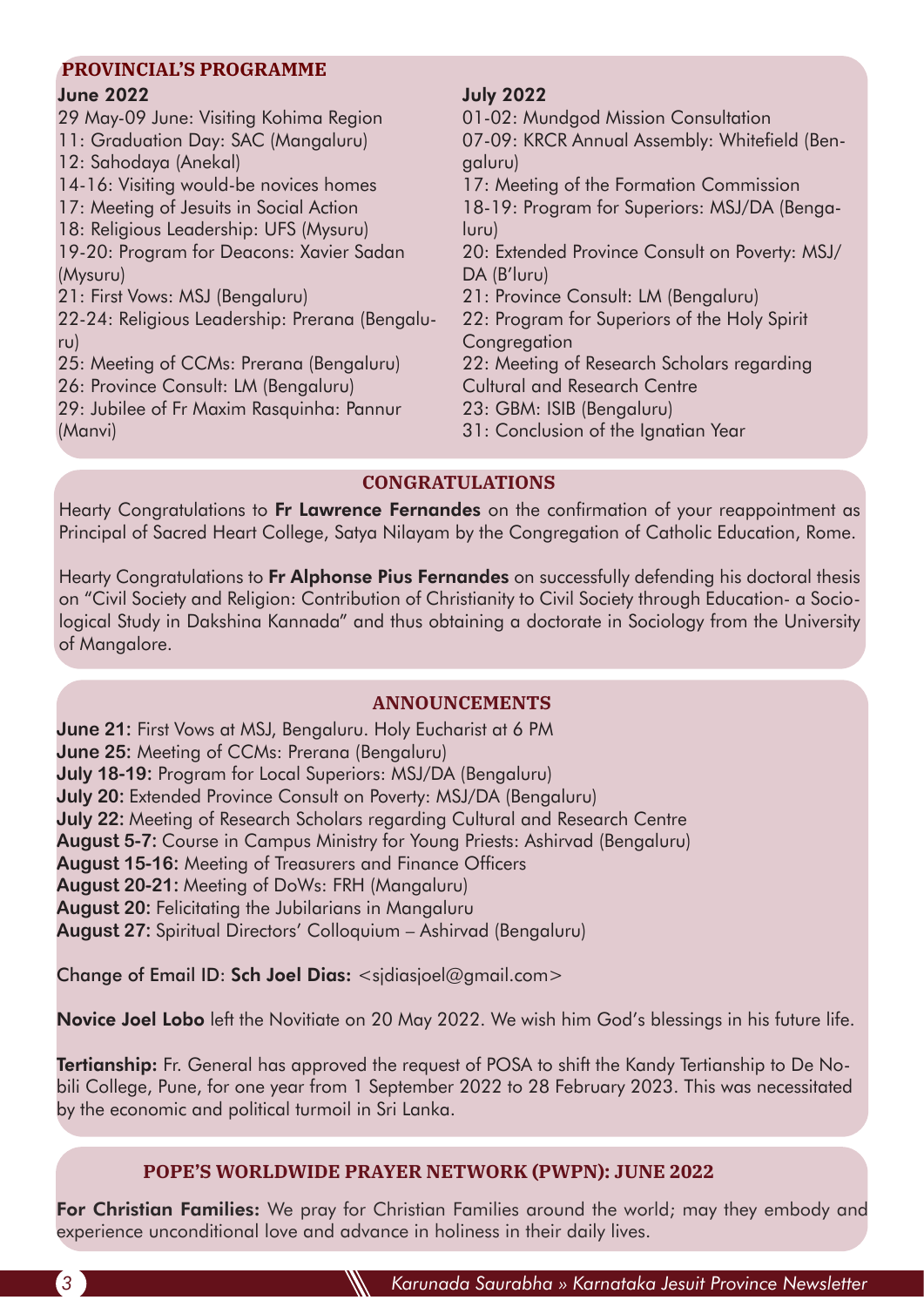### **KARNATAKA PROVINCE CONGREGATION: 22 MAY – 25 MAY, 2022**

The Karnataka Province Congregation began in the evening of 22 May 2022 in Prerana, Mount St Joseph, Bengaluru, with an inspiring prayer to the Holy Spirit led by Fr Alphonse Fernandes, with the Provincial, Fr Dionysius Vaz presiding. After the preliminary procedures, the Congregation elected Frs Joseph Lobo and Joseph A D'Mello as the Secretary and Assistant Secretary respectively



and then went on to elect Frs Frederick D'Silva and Jerome D'Souza as the deputies to scrutinize the postulates. Then came the Provincial's

state of the Province report followed by the report by the Province treasurer on the financial situation of the province. The Regional Superior of Kohima, Fr Melvil Pereira then gave the report on the state of the Region, including the financial position. He was fulsome in his praise for the province and its various institutions for the contribution made for the growth of the Region. There followed a lively discussion by the Congregation on some salient features of the reports given. There were several

### **PROVINCE JUBILEE CELEBRATION**

May 22 was a day of jubilation at Mount St Joseph. Eight of our jubilarians – Frs John B Mendonca, Victor E D'Silva and Frederick D'Silva who had joined the Society 60 years ago; Frs Chinnappan Mariaraj, Michael John, Paul Raj Santiago and Sunith Prabhu who have been priests in the Society for 50 years; and Fr Hilario Fernandes who has been a priest in the Society for 70 years – shared their joy with scores of Jesuits from Karnataka Province and Kohima Region. The jubilee mass was presided over by Fr J B Mendonca, and had the inimitable Fr Freddie D'Silva delivering the homily.



Following the Mass was a short felicitation programme in the Aula. Each of the jubilarians was honoured with a

rounds of discussion on the points specifically referred by Fr General.

The third day of the Congregation, 24 May 2022, was the day set apart for the election of the Procurator and his substitute. The day began with the Holy Eucharist at 8.15 am presided over by Fr Jerome Stanislaus D'Souza, the POSA. Soon after the Mass, the session began at 9 am chaired by Fr Melvil Pereira. First, the members prayed before the Crucifix silently for about 15 minutes. In the election that followed, Fr Joseph A D'Mello was elected as the Procurator and Fr Melwyn S Pinto was elected the substitute.

In the discussion on UAPs and KPAPs, as well as on Postulates, there was a very wide participation from the members and one postulate was approved by the Congregation to be sent to Fr General. On the fourth and the last day the Congregation voted by near unanimity not to call a GC, and then proceeded to discuss the remaining postulates. The Province Congregation ended at 4.30 pm on 25 May 2022 on a note of widespread mood among the delegates of satisfaction, sense of achievement and gratitude. *- Fr Frederick D'Silva, SJ*

shawl, a garland, a peta and a plant. And those

who did the honours were the POSA, Fr Stanislaus D'Souza, Karnataka Provincial, Fr Dionysius Vaz, and Kohima Regional Su-

 $\frac{x}{\delta} \frac{0}{\varsigma}$ 



perior, Fr Melvil Pereira. In a well-crafted and hilarious toast, Fr Henry Saldanha spelled out the unique qualities of our stalwarts. The Jesuits of Bengaluru came up with a melodious song in Kannada to felicitate the jubilarians. Fr Sunith Prabhu, speaking on behalf of fellow jubilarians, shared his sentiments of joy and gratitude.The event was ably compered by Fr Leo Florence.

The credit for so meticulously organizing the entire jubilee celebration goes to Mount St Joseph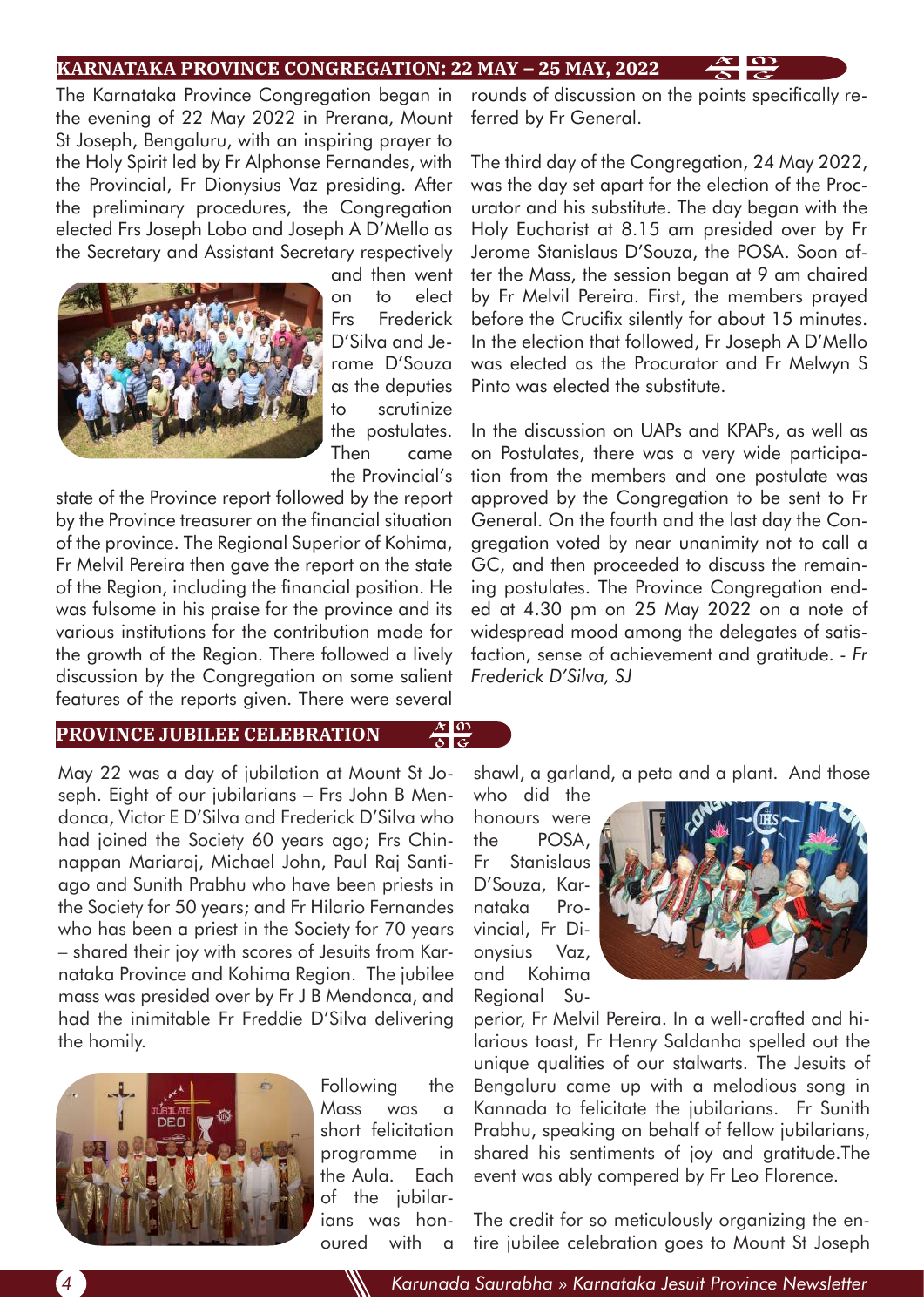community in general, but in particular to the novices who enlivened the liturgy with uplifting

hymns, and beautified the premises with colourful decorations. *– Sch. Ovin Rodrigues*

### **FR PROVINCIAL'S OFFICIAL VISIT TO KOHIMA REGION**

A small seed sown in the hills of Kohima fifty-two years ago, as the Nagaland Jesuit Mission has now become a big tree spreading its branches far and wide. From a Mission, it has become a Region, from Nagaland it has moved to seven states of the Northeast of India. This was possible because of our committed men who even today have a fire in their belly to work for the greater glory of God. This is what Fr Dionysius Vaz, the Provincial and Fr Joseph D'Mello, the Socius witnessed during their official visit to the Kohima Region from 29 May to 09 June, 2022. While for Fr Dion it was his fourth visit and the first as Provincial, for Fr Jossie, it was his maiden visit.

During our sojourn we visited the Jesuit Centres in Manipur - Bishnupur, Moirang, Majuron, and Liyai; in Nagaland – Pfutsero, Jakhama, Khuzama and Phesama; in Meghalaya – Mawshohroh, Umbir, Umoid, Dawagre, and Williamnagar and in Guwahati – Jagriti and Jesuit House. Fr Provincial also blessed and inaugurated the Jesuit Residence extension at Moirang, the Golden Jubilee Hall of Kohima Region at Jesuit House, Guwahati, St Xavier's College Guest House at Umoid, Boys' Hostel of Loyola College, Williamnagar, and North East Institute of Language and Culture at Jagriti, Guwahati. One of the main purposes of our visit was to know the men and the apostolic works of the Region though the Provincial could not meet  $a$ ! the men and see all the works. Besides, it was an occasion to deliberate on how to enhance the collaboration between the Karnataka Province and Kohima Region. Therefore, we met the Jesuits in common and listened to their dreams and challenges; we also visited the institutions mostly secondary schools and addressed them; and we also interacted with the

#### **MAG+S 2022**

 $\frac{\lambda \ln n}{\delta \ln n}$ 

staff at Majuron, NESRC & LCHR. Never can we forget that wherever we went we were welcomed and honored with warmth and love as per the local tradition. On the last day, we joined the Region Consult and reflected together as to how to strengthen the collaboration between us.

The Province (mother) needs to learn a lot from the Region (daughter) as our men even after fifty years of its presence in the North East have not lost the pioneering spirit, the MAGIS. They have reached the unreached as many of them are living in remote areas serving the needy, true to Pope Francis' call to the Jesuits to go to the geographical and existential peripheries. Their lifestyle has been marked by the spirit of 'less is more'. The North Eastern Social Research Centre, the Legal Cell for Human Rights and the North East Institute for Language and Culture in Guwahati are the unique ministries of Kohima Region which showcase the area of research, grassroots level contact with the victims of the violation of human rights and protection of endangered languages.

We place on record our sincere gratitude to Fr Melvil Pereira, the Regional Superior and all the Jesuits of the Region who went out of their way to make our visit memorable and fruitful. We enjoyed the wonderful companionship of Fr Richard Jarain, the Socius and Fr Tarcius Beck, the Administrator of the Jesuit House, Guwahati who accompanied us during our visit. We returned to the Province with a sense of gratitude and joy as we have seen the wonders that the Lord has done through our men in the North East! *- Fr Joseph D'Mello, SJ*

A joyous moment for the Karnataka Jesuit Province was MAG+S 2022 held at St Aloysius College (29 Apr to 1 May) - for the first time in Mangaluru. The Ignatian youth programme was being held after a gap of two years. Organizers Frs Felix Victor, Maxim Dias and Joyson Vas, along with Sch Reuell (DAR), had meticulously and successfully planned to take MAG+S 2022 to greater heights.

Most Reverend Peter Paul Saldanha (Bishop of

Mangalore), Fr Dionysius Vaz (Jesuit Provincial of Karnataka) and Fr Arbind Beck SJ from Hazaribagh Province (Coordinator of

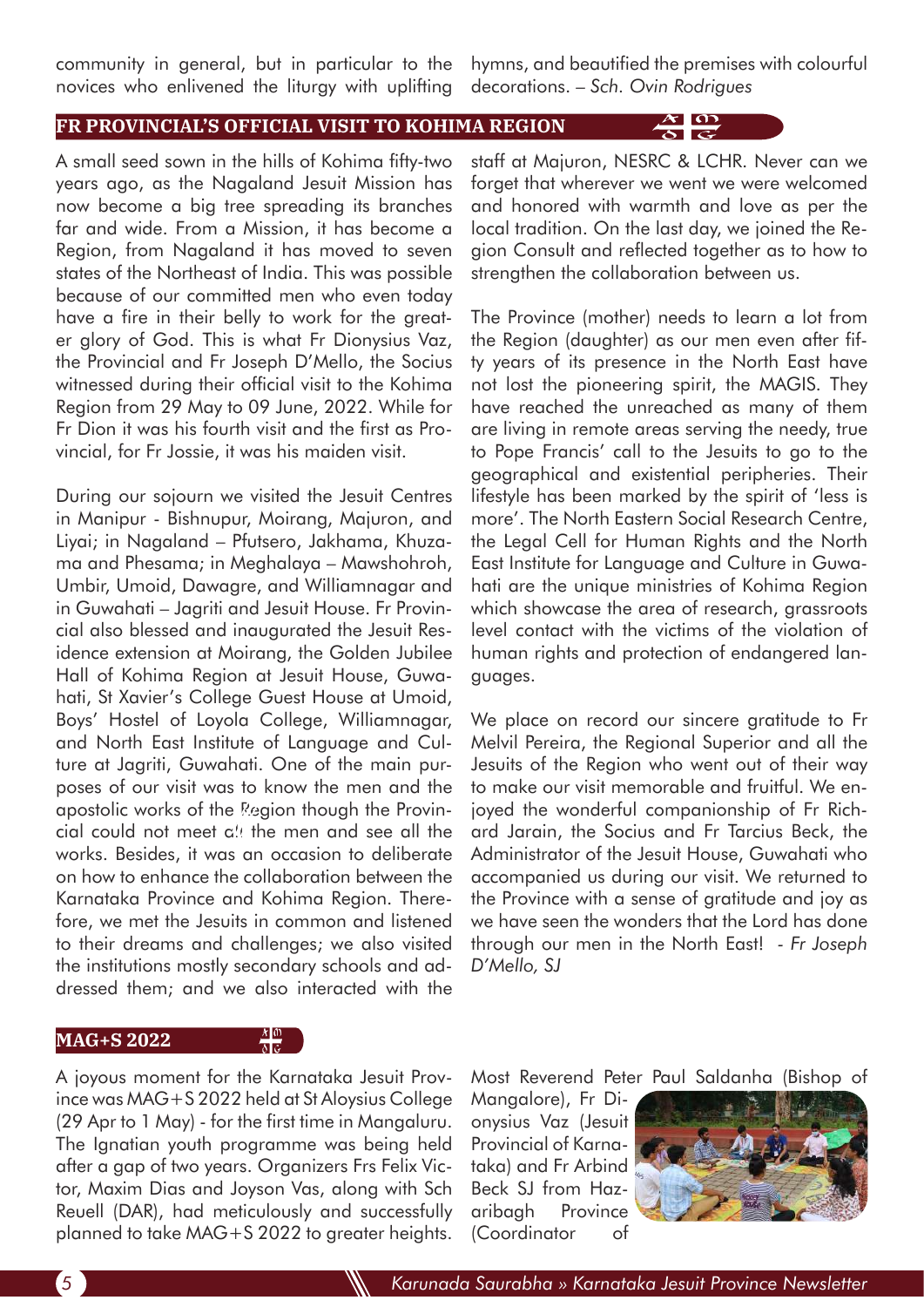JYMSA) and, of course, a good number of Jesuits



from Mangaluru gave a cheering start to MAG+S 2022 by their presence at the inaugural and their encouraging messages. The participating

**ARRUPE NIVAS** 



A team consisting of management and faculty from Kateel Ashok Pai Memorial Institute (KAP-MI), Shivamogga, visited our college to explore possible areas of collaboration. Kameshwaran M. (III CBBT) won 3 Gold medals, 1 Silver medal, 1 Bronze medal in the 10th Senior Dragon Boat championship held in Bhopal. The outreach team

### **ASHA KIRAN**

# $\frac{\lambda}{\delta} \frac{0}{\varsigma}$

Asha Kiran community experienced a spiritual rejuvenation through the recollection on poverty. Group sharing and reflection aided us to review our way of living. Fr Celestine Sera celebrated his 75th birthday and it was a moment of great joy for the community to join him in thanking God with the Jesuits of Mangalore. The weekend ministries have resumed with special importance given to the apostolic zeal and being in touch with the poor as well as those in need. The scholastics organised a live Way of the Cross at St Aloysius College with emphasis on paying heed to the cur-

### **FATIMA RETREAT HOUSE**

Lenten retreats in Konkani were preached by Frs Pradeep Crasta, Joseph Monteiro & Maxim Misquith. Frs Leo Lasrado (M'lore dioc), Joel Lopez OFM-Cap, and Ronald Pais preached in English. The shrine area was conducive, prayerful place for the Holy week services. Fr Joseph Lobo preached on all the days of the Holy Triduum. His sermons were profound & relevant, and much appreciated. The choir by the youth was inspiring and supportive. Fr Maxim Misquith preached Lenten retreats in Kuppepadav and Mudipu parishes. We are happy to have with us Fr Ajay D'Silva who is making good progress convalescing. His presence, help and interaction in the community has a positive impact on others. Fr Yesunath Karlekar of our community completed his pastoral ministry in Kabale (Shimoga), and has moved to Loyola

students were 230 in number representing 16 different colleges from across the State. Focusing on the five pillars of MAG+S, the event wielded a visible impact on the "pilgrims". Filled with momentous Ignatian experiences the pilgrims returned home rejuvenated with Ignatian vigour. The unstinting support from Fr Provincial and the generous help from the SAC community contributed in no small degree to the success of MAG+S 2022. *– Fr Maxim Dias*

of SJC raised funds for providing ration kits to orphanages. The batch of final year students raised funds for painting a school in Madiwala. 'Neerathon', an event to create awareness on water conservation witnessed 600 students participating. *– Fr John Baptist*

rent problems faced by our world. Thereafter, TED talks, first internal exams helped us to grow in intellect and practical application of the academics. The scholastics took active part in MAGIS 2022 held in Gonzaga school. It was an occasion to unleash one's talents, make use of one's spiritual gifts, learn from the youth and accompany the youngsters through group activities, cultural events and outreach programmes. Fr Ronald Pais attended Ignatian Leadership Programme at Shembaganur and conducted a two-day workshop for SRA sisters. *– Sch Macwin D'Souza*

# $\frac{x}{\delta}$   $\frac{0}{\delta}$

Mandir to pursue his B.Ed. studies.

We congratulate Fr Alphonse Fernandes on the successful defence of his thesis on the 'Impact of Education by Christian Institutions in Dakshina Kannada Dist.' He received his doctoral degree on April 23 at the convocation held at the Mangalore University. He has already moved to Bengaluru and taken over as Principal of the Loyola Degree College. While we thank him for his presence and service here, we wish him the very best in his new mission and life ahead.

Fr Maxim Misquith had a sojourn of 8 years here, last 3 of which as Superior. He too has moved to Gulbarga on his new assignment as superior there. While we thank him for his pleasant pres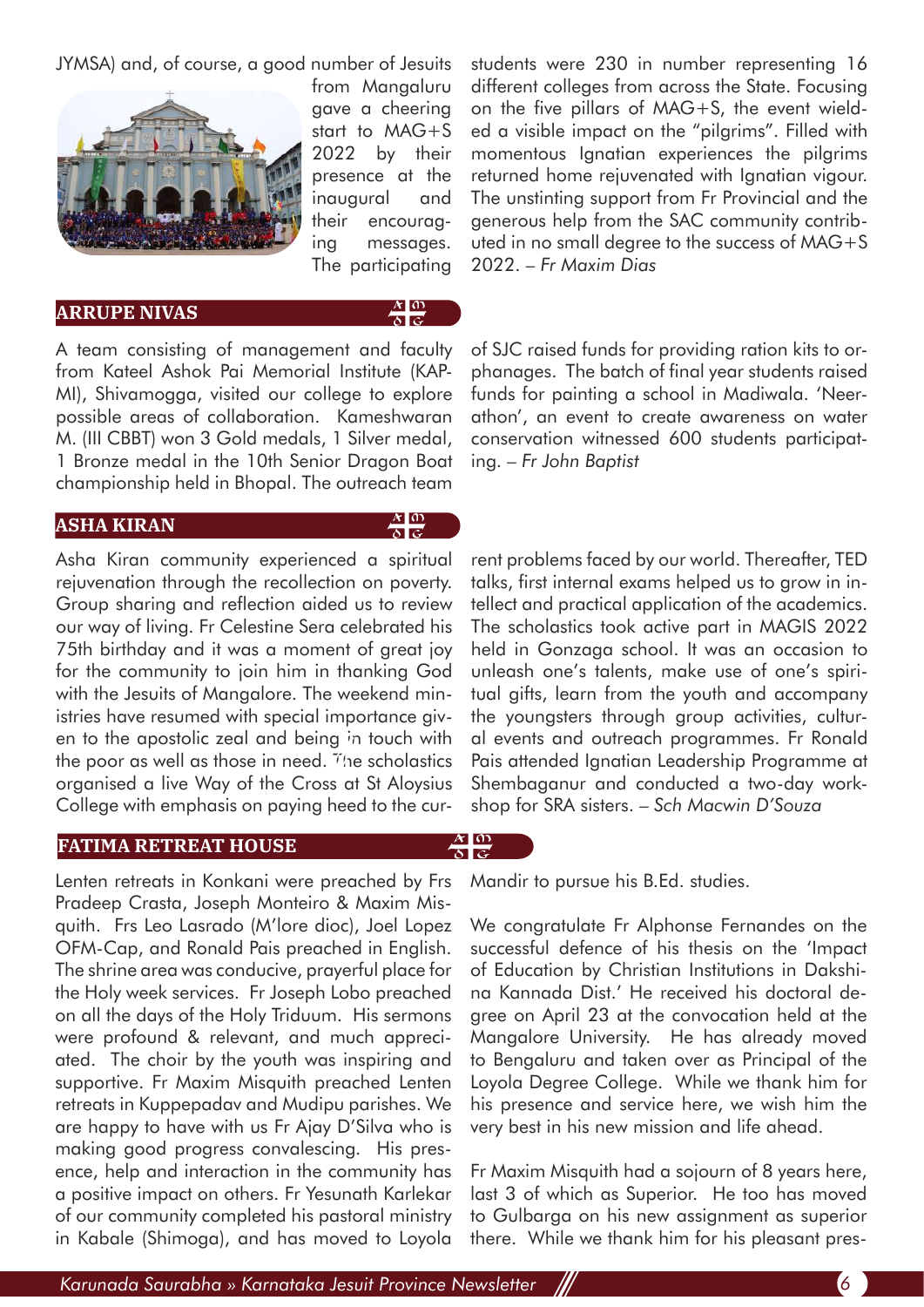ence and generous service to the community and people of God around, we pray for showers of blessings on his new mission. Fr Anil D'Mello has taken over as superior here. We welcome him and wish him well in his mission.

Fr Terence Farias directed two month-retreats in April-May. Fr Joseph Monteiro directed 8-day re-

# **INIGO SADAN**

We welcomed our new rector Fr Joseph D'Souza, our new finance officer Fr John Bosco, and our new member Fr Barthalome; and we bade a tearful farewell to our outgoing rector Fr Joseph Rodrigues, finance officer and community college director Fr Cyril Raj.

A new magazine of the scholastics, 'Masis', saw the light of day this month. Shortly after the reopening of SJIPS, HM Sr Jane Benita attended the programme on Ignatian Leadership at Calicut.

'Dream Team' is the name of our teacher-counselors who have started helping the students of Classes 6 & 7 with their psychological needs. By taking part in the two-day international teachers' training seminar, our teachers have equipped themselves with better teaching skills. They also attended a two-day international teachers' training seminar to boost their teaching skills.

At SJIHS, the new academic year began on May 16 with the Mass of the Holy Spirit. The staff have been conducting bridge courses to complement

### **JESUIT NIVAS**

# $\frac{\lambda}{\delta} \frac{0}{\varsigma}$

 $\frac{x}{\delta}$   $\frac{m}{\varsigma}$ 

On successful completion of his B.Ed. studies, Sch Stephen Naulak (KHM) moved to DNC. Frs Pradeep R S and Praveen Kiran Martis joined the community earlier this month.

St. Joseph's Institute of Management (SJIM) held its 25th annual Convocation on May 14. As many as 174 students graduated from the college. Hon'ble Governor of Karnataka, Sri Thawarchand Gehlot, was the chief guest and delivered the Convocation address.

Over 800 students from 40 colleges across the country participated in the inter-collegiate cultural treats to Sisters. We welcome Fr Joseph Rodrigues - latest addition to the community. No sooner had he arrived than he left to conduct an 'Orientation' to diocesan young priests and for retreat. Since about two weeks, Fr Thomas D'Souza of Hanagal fame, is with us attending to his medical needs. We appreciate his gentle presence and quiet simplicity. *– Fr Thomas Quadras* 

the students' concepts and skills which they had learned in the hybrid mode. The overall percentage of 91.27 (with 76 distinctions and 221 first classes) in the SSLC results brought cheer to the staff and students alike. Sanjay Kumar topped the school with 99.68%. The three-day orientation programme for students resulted in fostering a positive attitude and earnest motivation among students. The catholic students had a two-day charismatic retreat with Br T K George as the preacher.

Thanks to Fr. Brian Pereira's initiative, the 'Samagra' team of BJES conducted a one-day well-appreciated orientation programme for our staff. The celebration of the World Environment Day was marked by the presence of distinguished guests like Mr Achim Burkart (General Consul of Germany) and Mr Harsha Vardhan (Addl. Commissioner of GST and Customs). The skit enacted by the students on this occasion showcased the need to conserve our resources and to build a greener world. *– Fr Felix Anand*

fest "Dhwani" organized by St Joseph's College of Commerce. 'Spiel 2022', an inter-collegiate sports festival (Apr 30 - May 7) had for its theme, 'Turning Setbacks into Comebacks".

On June 4, we had the Graduation Day (Thanksgiving Day) for the Final B.Com and Final M.Com students. The chief guest on the occasion was Mr Sandeep Somesh, hockey player and an alumnus of the college. On May 11, the department of PG studies hosted a national conference on the theme "Decoding Contemporary Changes Affecting 21st Century Higher Education in India: In the context of NEP 2020". *– Fr Praveen Kiran Martis*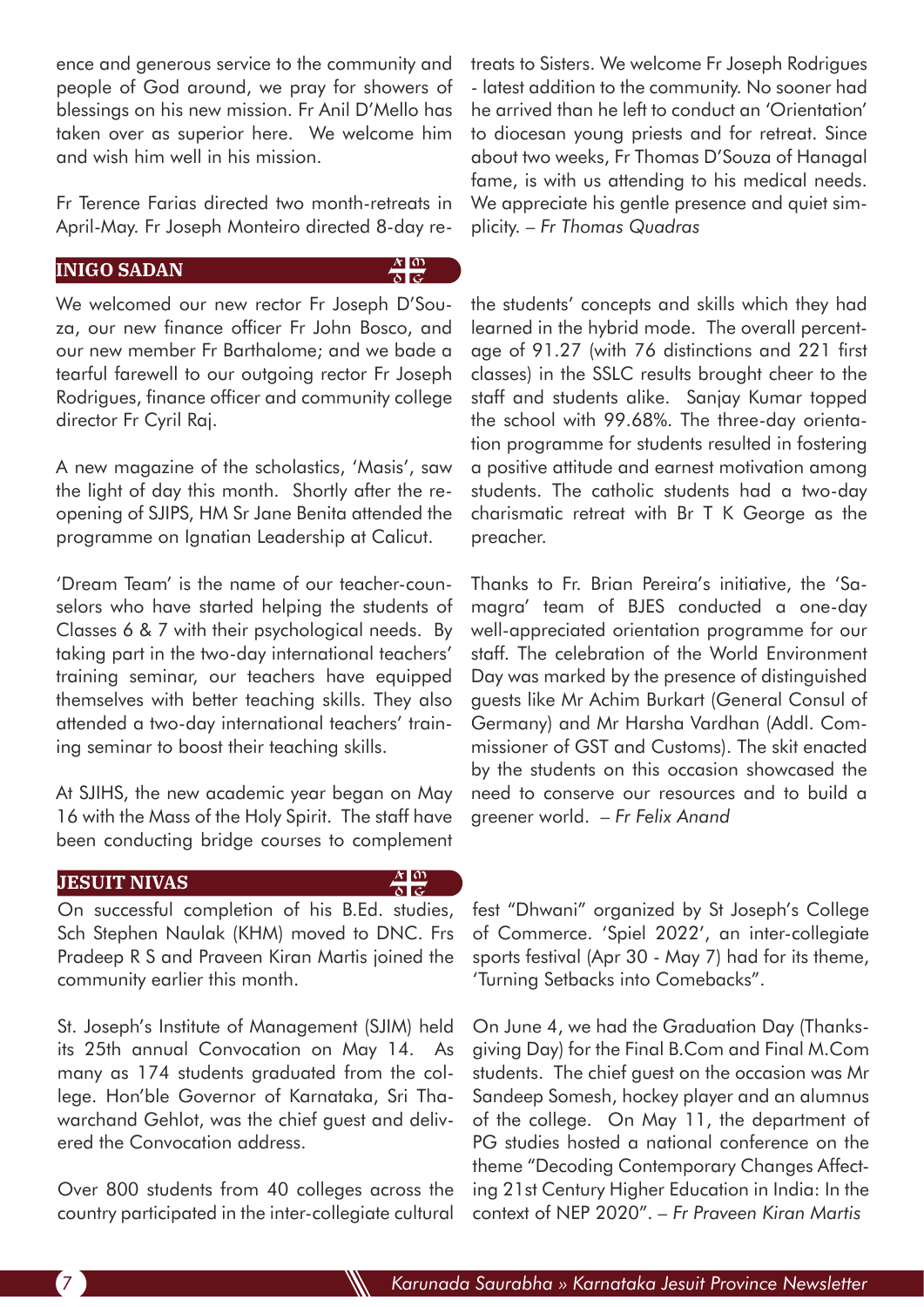### **LOYOLA MANDIR**

The community gladly welcomes both Fr Archibald Fernandes who will be assisting the Province Treasurer in financial administartion and Fr Yesunath Karlekar who will be pursuing his B.Ed at Christ Deemed-to-be University. Soon after his arrival, Fr Archie had to be admitted to the hospital for treatment of infection in his urinal tract and for prostate surgery. After spending a fortnight in the hospital, he is now back in the community and is recovering fast.

Fr Jossie D'Mello took classes on the Dynamics of Spiritual Exercises for the participants of the Roots and Wings course at Shemnaganur, followed by a course on retreat direction at Prerana, and then a course for silver jubilarians of Bethany Congregation at Xavier Sadan on discernment in daly life. He also guided an eight-day retreat for the delegates of the General Chapter of UFS Sis-

#### **LOYOLA PRE-NOVITIATE**

 $\frac{x}{\delta} \frac{0}{\delta}$ 

 $\frac{A}{\delta}$  $\frac{0}{\varsigma}$ 

 $\frac{x}{\delta}$  or

Thanks to the persistent prayers of our pre-novices, the Lord of the Vineyard made a generous response. In the mega camp organized by Fr Pradeep Crasta and Sch Larren Menezes, 14 "campers" among the 10th Std students have shown clear inclination to join the Society. These chosen 14 have been admitted to St Aloysius PU College. Sch Larren wore a grin from ear to ear when he heard that he had to go to Inigo Sadan for his second year of regency! Fr Pradeep Crasta has been packing his suitcases to go to the Eternal City! Meanwhile, Fr Anush D'Cunha took over the management of Loyola Pre-Novitiate on 21st May. The car rally that accompanied him from Bejai parish to Loyola Pre-novitiate spoke volumes of his popularity among the parishioners. We are appreciative of the services of Sch. Elson Lobo

#### **MOUNT ST JOSEPH**

The SSLC results of Loyola High School this year have been a matter of pride: Kannada medium 94.11% and English medium 100% with 37 Distinctions. Ms Ananya, 623 marks, stood third at the state level. This year with the arrival of tiny tots for the first time into the campus there is lot of joy and color. One more feather in our cap viz., I to V standards added to the existing VI standard onwards.

Graduation Day at LCPUC for the outgoing II PU students had Mr B.M. Rajkumar (Deputy Director ters in Mangaluru. Fr Olvin Veigas gave a day's Faculty Orientation Program for the Loyola High School Teachers at Bannerghatta, Bengaluru.

Both Pratiksha and Loyola Mandir buildings saw perestroika (renovation); and the work of refurbishing continues. The Provincial, Fr Dion, inaugurated the renovated spacious chapel at Pratiksha on 11 May. Loyola Mandir has a new reading-cum- recreation room in the old LM building while the archives of the province have a better and well-organized customized compact movable shelving system. Fr Jason Furtado has been looking into every detail of the restructuring silently and efficiently. Fr Paulraj (KHM) spent a few days with us reminiscing his younger days at LM as Socius and PCF in the 1980's. *– Fr Olvin Veigas*

(from DNC Pune) who assisted in the day-to-day management of the house when Sch. Larren was recuperating from his foot injury and surgery. The three juniors – Joel Dias, Sohan Fernandes and Mathew D'Souza – were of great help in the training of pre-novices. Now that Sch Royster Monis has taken over completely from Larren the latter has started climbing the staircase and coming to the chapel for Mass. We had, on 27th May, a formal-cum-informal programme of welcoming Fr Anush and Sch. Royster and bidding farewell to Fr Pradeep and Sch. Larren. Jesuits from the SAC community and a few invitees were present on the occasion. The newly-arrived pre-novices had the opportunity of witnessing the welcome and farewell ceremony in the Societas Amoris. *– Fr Peter Pinto*

of Pre-University Education) as chief guest. Four of our students, accompanied by the staff coordinator Mr Joe, took part in the MAGIS programme held at St Aloysius College. Ten of our alumni/ae attended, for the first time, the 'karavali milana' held at St Aloysius College. The staff of LCPUC visited different schools to encourage students to join our college.

During the inter-novitiate recollection 'Metanoia', Fr Anil D'Almeida brought in much joy to the participating novices through his insights shared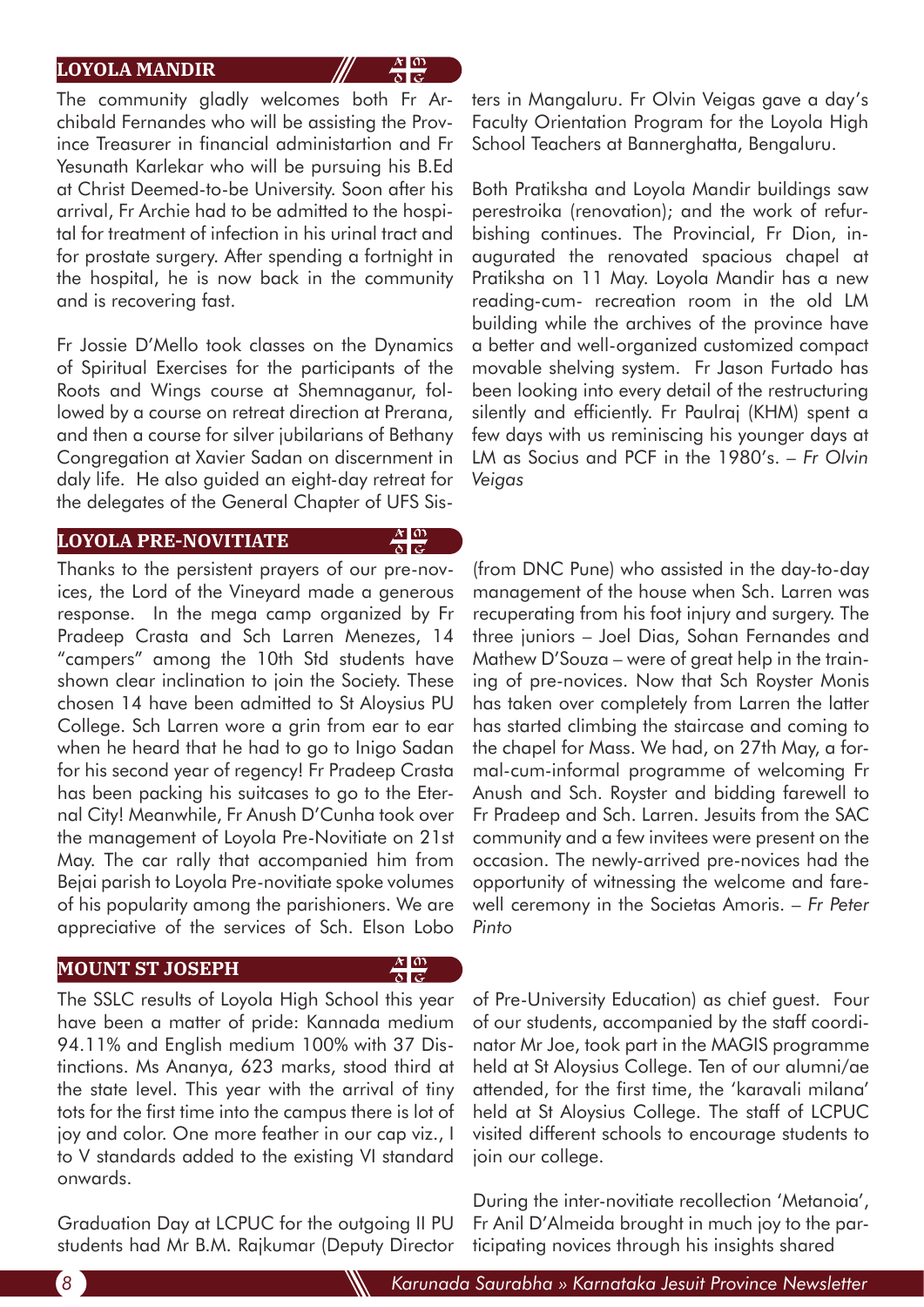during the Eucharist in Kannada, instilled a love for the Kannada language through the workshop called 'Kannada Kalike', and gave his spiritual inputs during the sessions. The novitiate community was delighted to have Fr Provincial during his annual visitation. The 12 first year novices moved a step closer to God on their 'Investiture (cassock) Day'. On the same day they were conferred with the minor orders of 'Reader and Acolyte'. The pilgrimage cum picnic to the shrine of Rajendra Swamy and Xavier Sadan was a grace-filled and a joyous experience. The first-year novices were guided and cared for during their work experiment in Pandithahalli by Fr Norwin Pereira and Sch. Elson Lobo. Meanwhile 7 second-year nov-

### **MUNDGOD**

 $\frac{\lambda}{\delta} \frac{d\Omega}{d\varsigma}$ 

 $\frac{\lambda}{\delta} \frac{d\Omega}{d\zeta}$ 

The Ruby Jubilee of Mundgod Mission was celebrated with grandeur and gaiety on April 19. The theme was 'To see all things new in Christ'. It was indeed an occasion for us to look back with gratitude and look ahead with hope. The thanksgiving Eucharist, attended by a large number of priests, religious and lay people – from Karwar and Belgaum dioceses - was presided over by Bishop Derek Fernandes of Karwar, and the homily was delivered by Bishop Francis Serrao of Shimoga. Fr Dionysius Vaz, Provincial, graced the occasion. Frs Freddie D'Silva and Pradeep Sequeira, former superiors of Mundgod, were among those felicitated on the occasion. The entire programme – liturgical and cultural – was organized by the staff of Loyola institutions under the able guidance of Fr Francis Menezes. A short history of Mundgod mission compiled by Fr Olvin Veigas and the report of the Impact Analysis conducted by the ASK Team of Delhi were released during the formal gathering. The cultural events by Loyola School children and by the Siddi community of Mainalli and Ugginkere enhanced the celebrative mood of the entire day.

### **NAVASADHANA**

Thanks to Fr Dheeraj's tireless efforts, thirteen new candidates have joined Navasadhana with a desire to become Jesuits. The would-be novices of Loyola and Navasadhana had a course on liturgy and the sacraments by Fr Ryan Rodrigues. An outing to Belur and Halebeedu rejuvenated the candidates. The selection camp and the English course for the second years and newcomers were a combined effort of Schs Paul Anand, Kiran Leeices had their hospital and house maintenance experiments. Fr Prakash D'Souza took a few sessions for us on basic electrical skills. Fr Merwyn Fernandes handed over the baton to Fr Nithin Machado, the new Socius. We are grateful to Fr Merwyn for his service to the novitiate community during the last two years. Under the guidance of Fr John Pradeep and Fr Nithin Machado the novices created a heavenly atmosphere with their choir during the province jubilee celebration. There were 24 participants in the course on Retreat Direction conducted at Prerana in April-May. We also had the privilege of hosting the Province Congregation (May 22-25) at Prerana.*– Fr Nithin Machado*

Frs Santhosh Walder, Harry Terry, Anil D'Souza, and Jerald D'Souza had a ten-day exposure to Mazdoor Kisan Shakti Sanghatan in Rajasthan during which they had the opportunity to interact with RTI activists Aruna Roy and Nikhil Dey.

In a farewell function organized by Loyola institutions, Fr Francis Menezes was much appreciated and thanked for his dedicated service to Mundgod mission as its superior in the past six years. On the same occasion, Fr Melvin Lobo, the newly appointed superior was welcomed and felicitated.

Admissions to our educational institutions and hostels are in progress. Fr Gilbert Saldanha, the new parish priest of St Rita's church, organised the parish feast on 21 May. Priests from the neighbouring parishes, sisters from local religious communities and the faithful of the parish and substations were present for the Eucharistic celebration. Schs Nishanth Noronha and Noel Dias conducted the orientation programme for the staff and spoken English classes for the students of Loyola institutions. *- Fr Melvin Lobo*

ma, Abraham Clinton, Anson Alex, Princen Michael, Pruthvi Rodrigues, and Johnson R. Fr Daniel Fernandes, having taken over from Fr Joseph D'Souza as superior of Hassan Jesuit community, has moved from Navasadhana to the school community. Also, Fr Balaraju R took charge as the director of the hostels and has moved to the Hassan Jesuit community.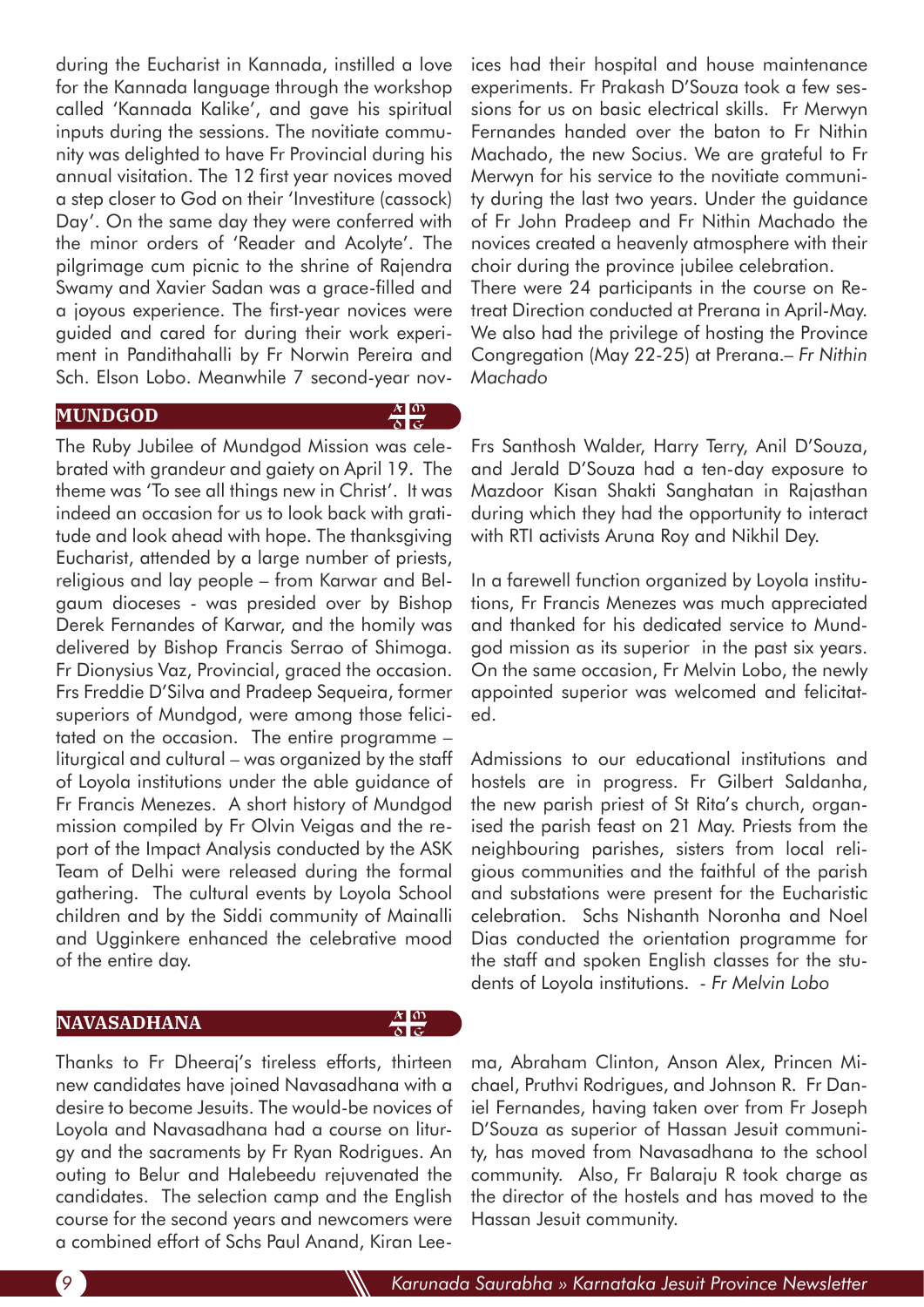Sch Noel Dias who, like an elder brother, took care of the pre-novices during his one year of regency, has shifted to Anekal for theology. Sch

**ST ALOYSIUS COLLEGE, Mangaluru**

The 142nd Annual Day of St Aloysius College was celebrated with the customary grandeur. Fr Leo D'Souza was conferred Chaitanyashri-2020 award by Shimoga Multipurpose Social Service Society (SMSSS) in recognition of his contribution to science research and for his great service in empowering the uneducated and unemployed youth. St Aloysius College played the host to MAGIS-2022 which was held for three days at Gonzaga School with about 250 youth coming together and benefiting from this Ignatian experience. The Jesuit archives of St Aloysius institutions are now maintained in a well-equipped air-conditioned room close to the community parlour with a full-time archivist.

The College hosted its first TEDxSAC with the theme 'Into the Unknown'. We are happy that an endowment for the children of police constables was established with a corpus donation of Rs. One Crore by our alumni Mr M.V. Nair and his colleague Mr Venkat. The South Zone Jesuit Alumni Congress "Karavali Milana" was organized in our campus.

Gonzaga Nivas community warmly welcomed the two new members - Fr Alwyn Ronald D'Souza and Fr Jaison Martis – who have joined us this year. Fr Melwyn Pinto visited Kohima region as one of the observers at the Region Days. The third semester MBA students took up street cleaning drive as part of their social service.

At SAPUC, over 200 students including those from Mundgod, Gulbarga and Manvi attended

## **SWAMI RAJENDRA NILAYA, Pandithahalli**

We had a summer camp (April 18 to 30) in our campus for students - our own and those in the neighbourhood - conducted by Schs. Joseph Jerald and Wilson Saldanha. We are thankful to the group of novices who, under the guidance of Sch. Elson Lobo, put in hard work to beautify our campus. We thank Fr John Pradeep for choosing Pandithahalli as the venue for the novices' work experiment. A 10-day faculty development programme was held for the members of the staff to

Chethan Kumar is the new regent at Navasadhana. *-Sch Chethan Kumar*

# $\frac{A}{\delta}$  $\frac{0}{\epsilon}$

the CET/NEET Crash Course conducted by us. Our PU students won prizes at the State Level Cultural Fest, Aakriti, hosted by Canara Engineering College. Members of the Centre for Environmental Concern of SAPUC participated in the Sea Turtle Fest, 'Aame Habba 2022' at Kodi Beach, Kundapura

The Atal Tinkering Lab Exhibition, held at St Aloysius Gonzaga School, was an attraction to the parents who came to collect the marks card of their children. They were impressed by the various models prepared by the students. Our Class X students participated in an interactive session on 'Lasting relationships with the Earth and all of Creation' organized by Educate Magis (an online platform of Jesuit Schools). Dr Flossy D'Souza was the resource person at the annual Faculty Development Programme.

Staff Enrichment and Orientation Programmes were held for the staff and students at various units. JESCOL - Level One (training programme) was held in Gonzaga School for three days. Fr Vincent Pinto has returned enriched by the monthlong Roots & Wings course which he attended at Shembaganur. Fr Praveen Martis attended the Ignatian Leadership Programme at Calicut.

Our UG Ladies' Hostel has a new warden in the person of Sr Shoba Pinto, BS. We are grateful to Sr Grace Ida for her dedicated service as warden of the hostel for four years. *- Fr Pradeep Sequeira & Sch Ovin Rodrigues* 

enhance their teaching skills.

 $\frac{x}{\delta}$  $\frac{0}{\varsigma}$ 

While we thanked and bade farewell to our outgoing regent Sch. Marvin Apose, we extended a warm welcome to the new regent Sch. Steven Joseph. We are grateful to Sch Preethesh Misquith, who gave his valuable time for teaching English to our students and helping out in the school office. *– Sch Steven Joseph*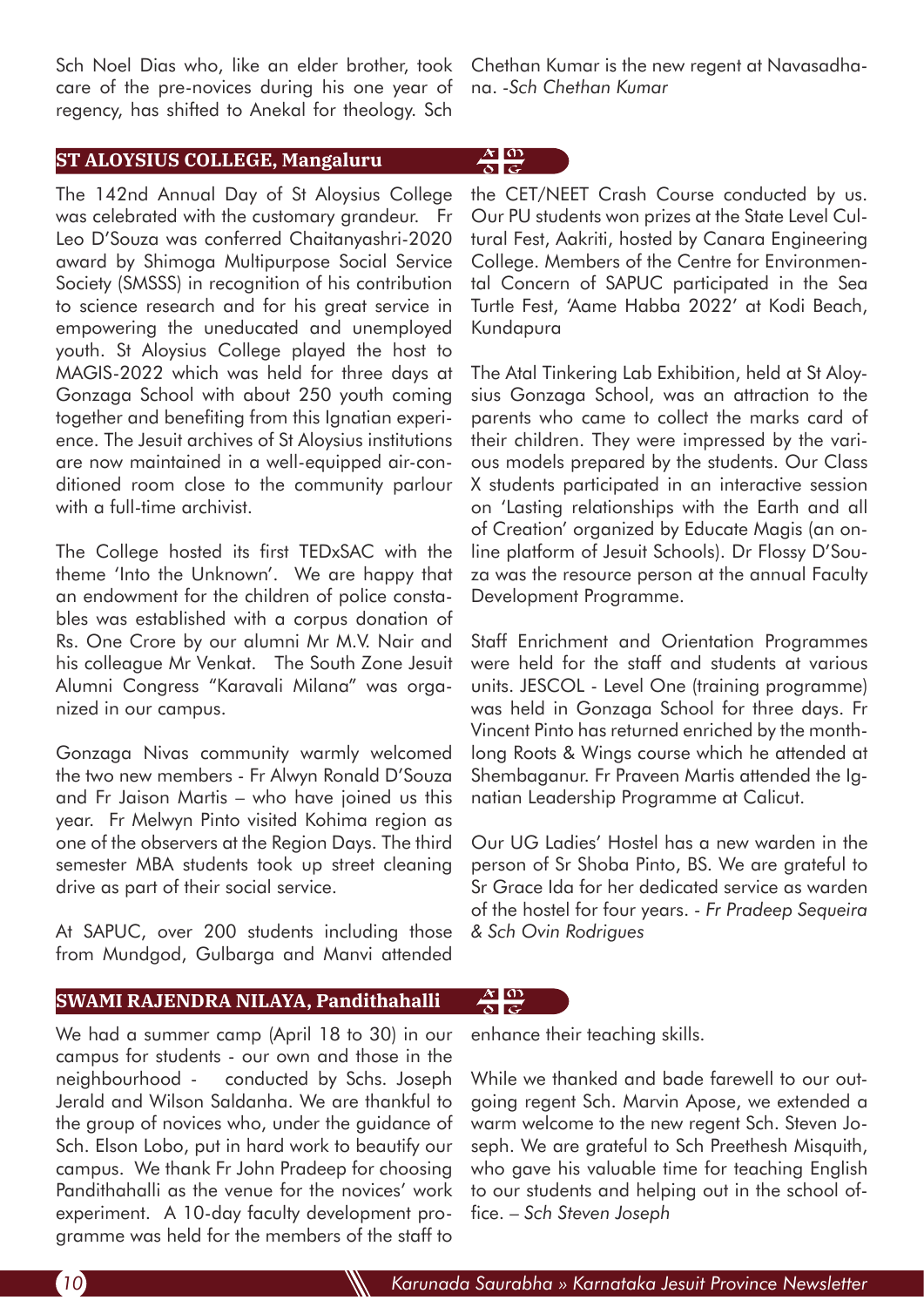### **DE NOBILI COLLEGE, Pune**

As the academic year kicked off, four first year scholastics namely, Suman D'Souza, Princen Michael, Dilip Xavier and Merwin Mathias, following the footsteps of Aristotle and Plato, entered into the realm of philosophy. Due to various circumstances occasioned by the pandemic, there is a decline in the strength of DNC. However, we have Arvind Royce the only theologian from our province to maintain the equilibrium. With the completion of comprehensive exams, our deacons set out for their mission exposure to Jamshedpur and Ranchi. With our hearts wide open, we welcomed Fr Arun Kumar to our community and at the same time our hearts were laden with sorrows as we bade farewell to Fr Vincent Crasta. After the revitalizing and rejuvenating summer programmes, the vacation and the personal commitments back at the province and elsewhere, Fr Selva Rathinam, Fr Henry D'Almeida and Fr Ryan Rodrigues are now back to DNC with renewed zeal and zest. - *Sch Elson Lobo* 

# **XAVIER TRAINING COLLEGE, Belagavi**

We spent a blissful week in Goa, away from our daily schedule, to rejuvenate and refresh our minds and hearts with a variety of fun-filled activities. The highlight was the Mass celebrated by Fr Vijay Chokhar in the chapel where the relics of St. Francis Xavier are placed. We also visited the Se Cathedral, St. Augustine Tower, Santa Monica and other heritage sites.

The Eco-retreat directed by Fr Lancy (GUJ) and Fr Luke Rodrigues (BOM) was a unique experience for the novices of finding God in all things. We had visitations of the provincials – the last one of Fr. Arun De Souza (BOM) and the first one of Fr. Dionysius Vaz (KAR). These were moments

of grace and of replenishing the sprits. We are pleasantly surprised to learn that our Novice

Master is the provincial elect of Bombay Province. Our community was happy to accommodate the scholastics from Goa, Karnataka, Bombay and Pune for their annual retreats. An unexpected visit of

 $\frac{A}{\delta}$  $\frac{0}{\epsilon}$ 

 $\frac{\lambda}{\delta} \frac{0}{\varsigma}$ 



Bishop Derek Fernandes took us by surprise. We waved our beloved Socius goodbye as he set out on his new journey as a director of St. Joseph Technical, Pune. *- Novice Fean Almeida* 

### **OURS IN PUBLICATIONS**

Fr Joseph Lobo SJ, "The Socio-cultural Substratum of Human Psyche and Spirituality" (Part I) IG-NIS, Vol LIII, No. IV, 2021, 64-80.

Fr Joseph Lobo S.J., "CREDERE SIGNIFICA ESSERE VULNERABILI: Gli «svantaggi» dell'essere credenti", La Civilta Cattolica, 7/21 maggio Quindicinale Anno 173, 2022, pp. 209-220.

Fr Anil D' Almeida, "Theological Education with Regard to the Study of Hinduism," in Vidyajyoti Journal of Theological Reflection, 86, no. 8 (May 2022): 352-371.

### **REST IN PEACE**

- Fr Guy Moraes, SJ, (GOA), 85/62, on 5 May, in Belagavi, Karnataka.
- Fr Felix Tellis, SJ, (JAM), 79/60, on 15 May, in Jamshedpur.
- Fr Andrew Silveira, SJ, (GUJ), 72/53, on 21 May, in Vadodara.
- Fr Colman de Souza, SJ, (GOA), 76/56, on 25 May, in Porvorim, Goa.
- Fr Charles Michael, SJ, (MDU), 70/52, on 25 May, in Dindigul.
- Fr Ephraem Manikom, SJ, (KER), 80/52, on 25 May, in Ernakulam.
- Fr Andrews Thekkekara, SJ, (MDU), 89/70, applied to SAP, on 28 May, in Harare, Zimbabwe. Fr Joseph Mattam, SJ, (GUJ), 85/66, on 29 May, in Vadodara.
- 
- Fr Anthony Ryan, SJ, (HAZ), 82/62, on 05 June, in Melbourne Australia.